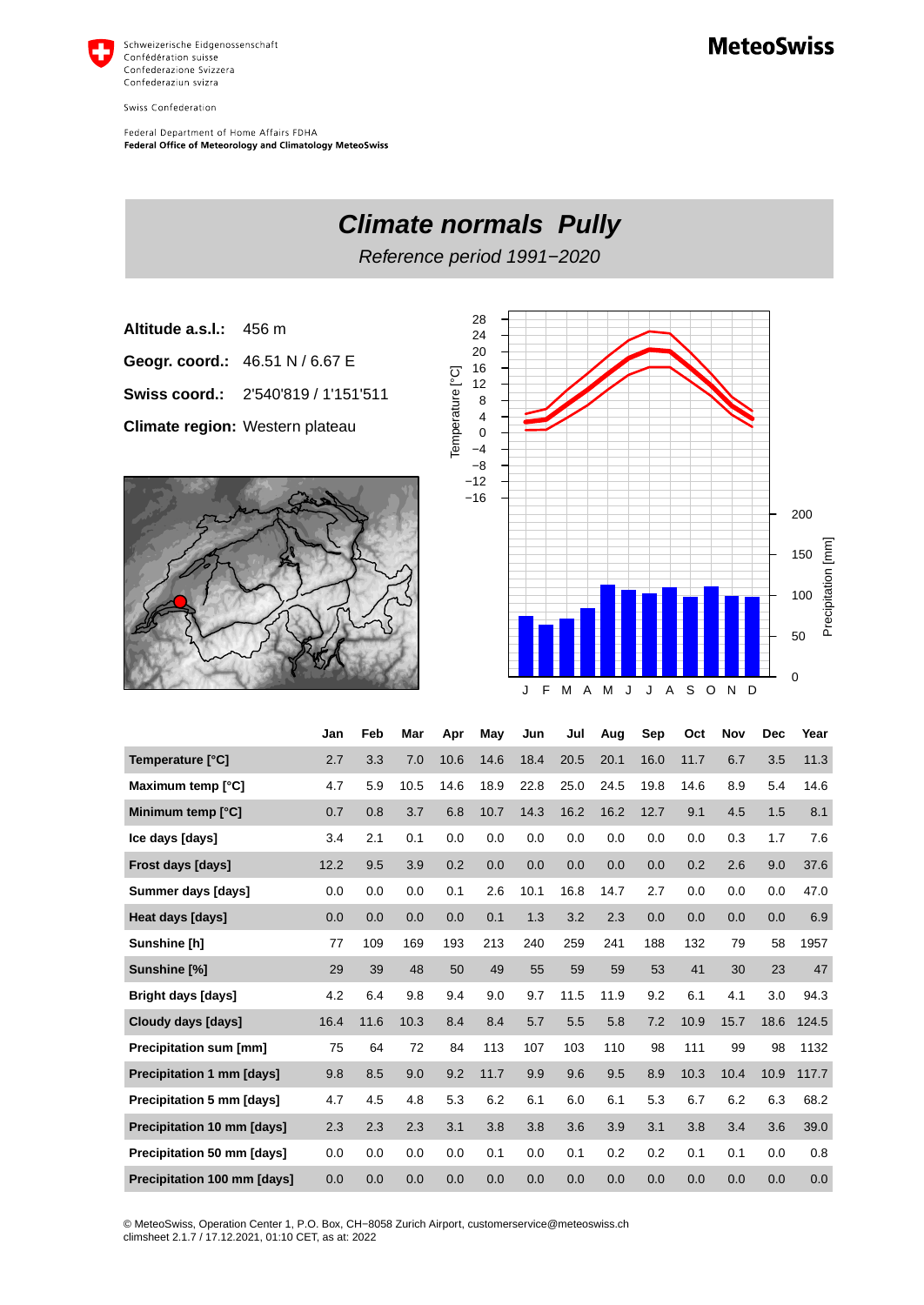

Swiss Confederation

Federal Department of Home Affairs FDHA<br>Federal Office of Meteorology and Climatology MeteoSwiss

## **MeteoSwiss**

## **Climate normals Pully**

Reference period 1991−2020

|                              | Jan   | Feb   | Mar   | Apr   | May   | Jun   | Jul   | Aug   | Sep   | Oct   | Nov   | <b>Dec</b>   | Year  |
|------------------------------|-------|-------|-------|-------|-------|-------|-------|-------|-------|-------|-------|--------------|-------|
| Precipitation 0%-q [mm]      | 15    | 6     | 20    | 12    | 37    | 37    | 29    | 16    | 21    | 21    | 3     | $\mathbf{0}$ | 820   |
| Precipitation 20%-q [mm]     | 41    | 36    | 36    | 34    | 64    | 62    | 65    | 68    | 44    | 57    | 47    | 52           | 930   |
| Precipitation 40%-q [mm]     | 51    | 48    | 51    | 61    | 80    | 86    | 83    | 86    | 71    | 92    | 70    | 82           | 1055  |
| Precipitation 60%-q [mm]     | 73    | 68    | 65    | 101   | 117   | 115   | 115   | 109   | 94    | 130   | 111   | 104          | 1172  |
| Precipitation 80%-q [mm]     | 97    | 86    | 85    | 135   | 167   | 155   | 133   | 155   | 134   | 168   | 157   | 144          | 1359  |
| Precipitation 100%-q [mm]    | 202   | 156   | 322   | 174   | 228   | 225   | 268   | 231   | 275   | 226   | 260   | 179          | 1564  |
| Snowfall [cm]                |       |       |       |       |       |       |       |       |       |       |       |              |       |
| Snowfall [days]              |       |       |       |       |       |       |       |       |       |       |       |              |       |
| Snow cover > 0 cm [days]     |       |       |       |       |       | -     | -     | -     |       |       |       |              |       |
| Snow cover > 1 cm [days]     |       |       |       |       |       |       |       |       |       |       |       |              |       |
| Snow cover > 10 cm [days]    |       |       |       |       |       |       |       |       |       |       |       |              |       |
| Snow cover > 50 cm [days]    |       |       |       |       |       |       |       |       |       |       |       |              |       |
| <b>Relative humidity [%]</b> | 78    | 73    | 68    | 64    | 67    | 66    | 64    | 67    | 73    | 78    | 79    | 79           | 71    |
| Vapor pressure [hPa]         | 6.1   | 5.9   | 6.9   | 8.2   | 11.1  | 13.9  | 15.4  | 15.8  | 13.4  | 11.0  | 8.1   | 6.6          | 10.2  |
| Air pressure station [hPa]   | 965.6 | 964.4 | 962.9 | 960.5 | 962.2 | 963.4 | 963.7 | 963.8 | 964.0 | 963.7 | 963.0 | 965.1        | 963.5 |
| Air pressure red. sea [hPa]  | 1021  | 1020  | 1018  | 1014  | 1015  | 1016  | 1016  | 1016  | 1017  | 1017  | 1018  | 1021         | 1017  |
| Wind speed [m/s]             | 1.7   | 1.8   | 1.8   | 1.8   | 1.8   | 1.8   | 1.8   | 1.7   | 1.8   | 1.6   | 1.6   | 1.7          | 1.7   |
| Wind 10 m/s [days]           | 0.1   | 0.0   | 0.0   | 0.1   | 0.0   | 0.0   | 0.0   | 0.0   | 0.0   | 0.0   | 0.0   | 0.1          | 0.3   |
| Wind 20 m/s [days]           | 0.0   | 0.0   | 0.0   | 0.0   | 0.0   | 0.0   | 0.0   | 0.0   | 0.0   | 0.0   | 0.0   | 0.0          | 0.0   |
| Wind 30 m/s [days]           | 0.0   | 0.0   | 0.0   | 0.0   | 0.0   | 0.0   | 0.0   | 0.0   | 0.0   | 0.0   | 0.0   | 0.0          | 0.0   |
| Visibility < 100 m [days]    |       |       |       |       |       |       |       |       |       |       |       |              |       |
| Visibility < 1000 m [days]   |       |       |       |       |       |       |       |       |       |       |       |              |       |